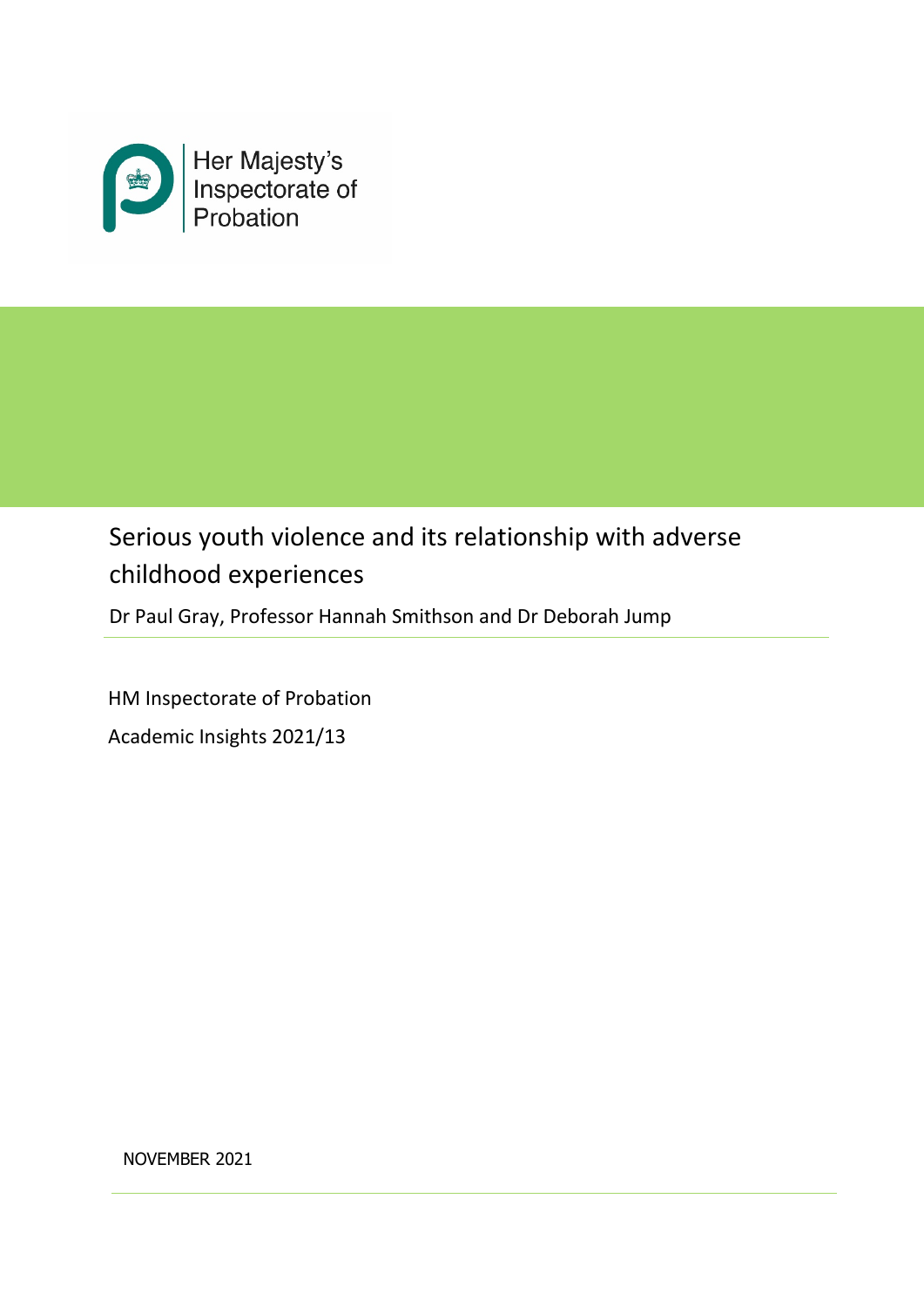## **Contents**

| 2.3 The relationship between serious youth violence and ACEs10 |  |
|----------------------------------------------------------------|--|
|                                                                |  |
|                                                                |  |
|                                                                |  |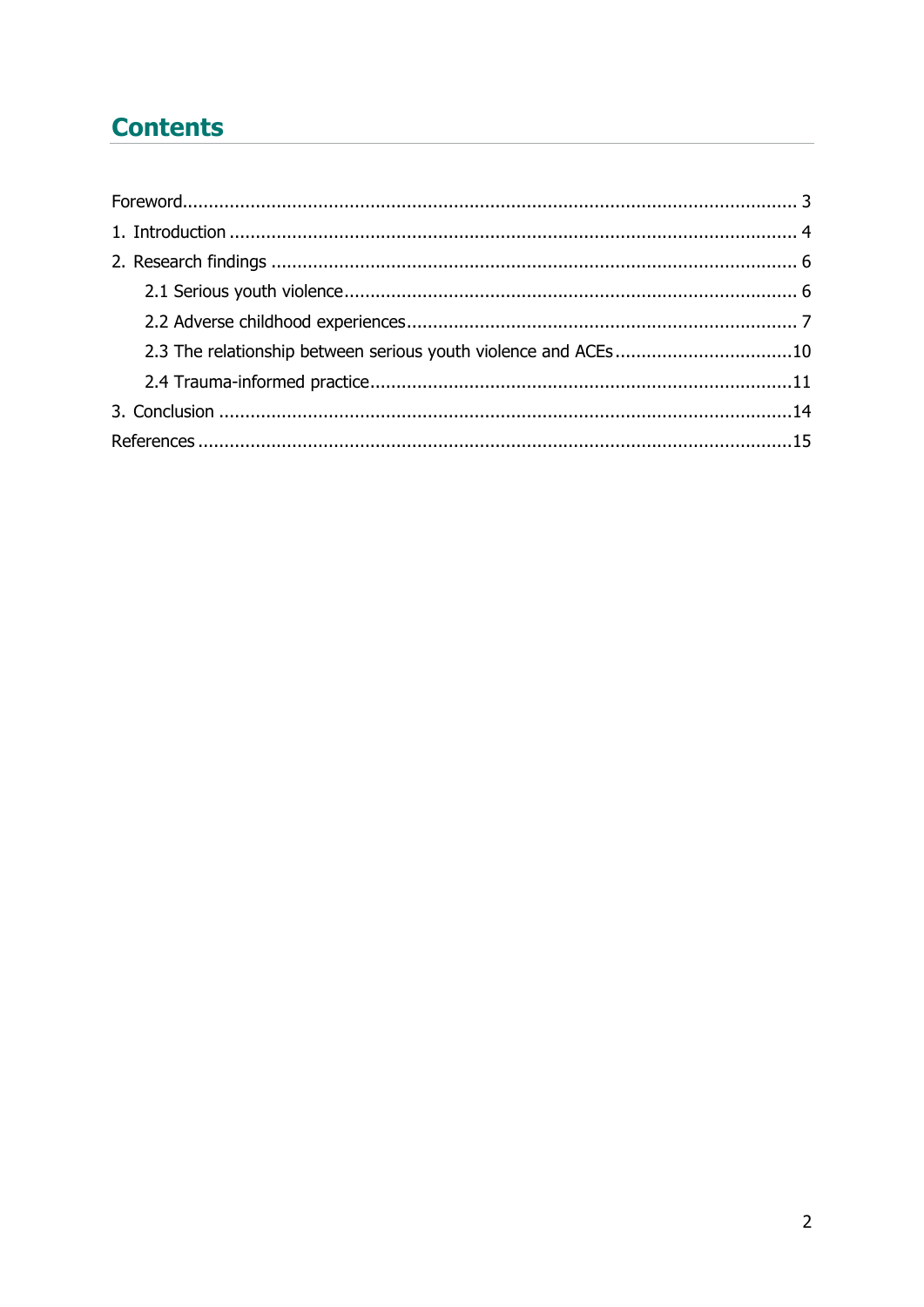### <span id="page-2-0"></span>**Foreword**

HM Inspectorate of Probation is committed to reviewing, developing and promoting the evidence base for high-quality probation and youth offending services. Academic Insights are aimed at all those with an interest in the evidence base. We commission leading academics to present their views on specific topics, assisting with informed debate and aiding understanding of what helps and what hinders probation and youth offending services.

This report was kindly produced by Paul Gray, Hannah Smithson and Deborah Jump, summarising findings from recent research in Manchester which explored adverse childhood experiences (ACEs), serious youth violence, trauma-informed practice, and youth participation. The children in the study typically had multiple ACEs, and it is highlighted how knowledge and understanding of these ACEs should be used to co-develop with children, personalised approaches to addressing their involvement in serious youth violence which consider both socio-cultural and psycho-social factors. The importance of building trusting relationships between individual children and practitioners is also emphasised. Further recommendations are set out in relation to training, clinical support for children, clinical supervision for staff, and the development of a wider systemic approach to trauma-informed practice so that children receive the necessary support at the point required.

Ilt / May

**Dr Robin Moore** Head of Research

#### **Author profiles**

**Paul Gray** is a Reader in Criminology at Manchester Metropolitan University (Man Met) and Deputy Director of the [Manchester Centre for Youth Studies.](https://www.mmu.ac.uk/mcys/) He has over 25 years' experience conducting applied criminological research. Prior to joining Man Met in 2011, he held research posts in a number of private, public and voluntary sector organisations. His current research focusses on the relationship between childhood trauma and serious youth violence.

**Hannah Smithson** is Professor of Criminology and Youth Justice and Director of the Manchester Centre for Youth Studies at Man Met. She is Chair of the Alliance for Youth Justice and works collaboratively with a variety of local, national and international communities and stakeholders, including professionals, activists and third sector organisations. Her research has been instrumental in shaping agendas in research and policy across the interconnected areas of youth justice, serious youth violence, and child criminal exploitation.

**Dr Deborah Jump** is a Reader in Criminology at Man Met and head of youth justice at the Manchester Centre for Youth Studies. Her current research focuses on youth justice and sport criminology, and she has a particular interest in the impact of boxing on serious youth violence and sexual exploitation. Deborah is the grant holder and Principal Investigator for the Comic Relief funded project 'Getting out for Good: Preventing Gangs Through Participation'.

**The views expressed in this publication do not necessarily reflect the policy position of HM Inspectorate of Probation.**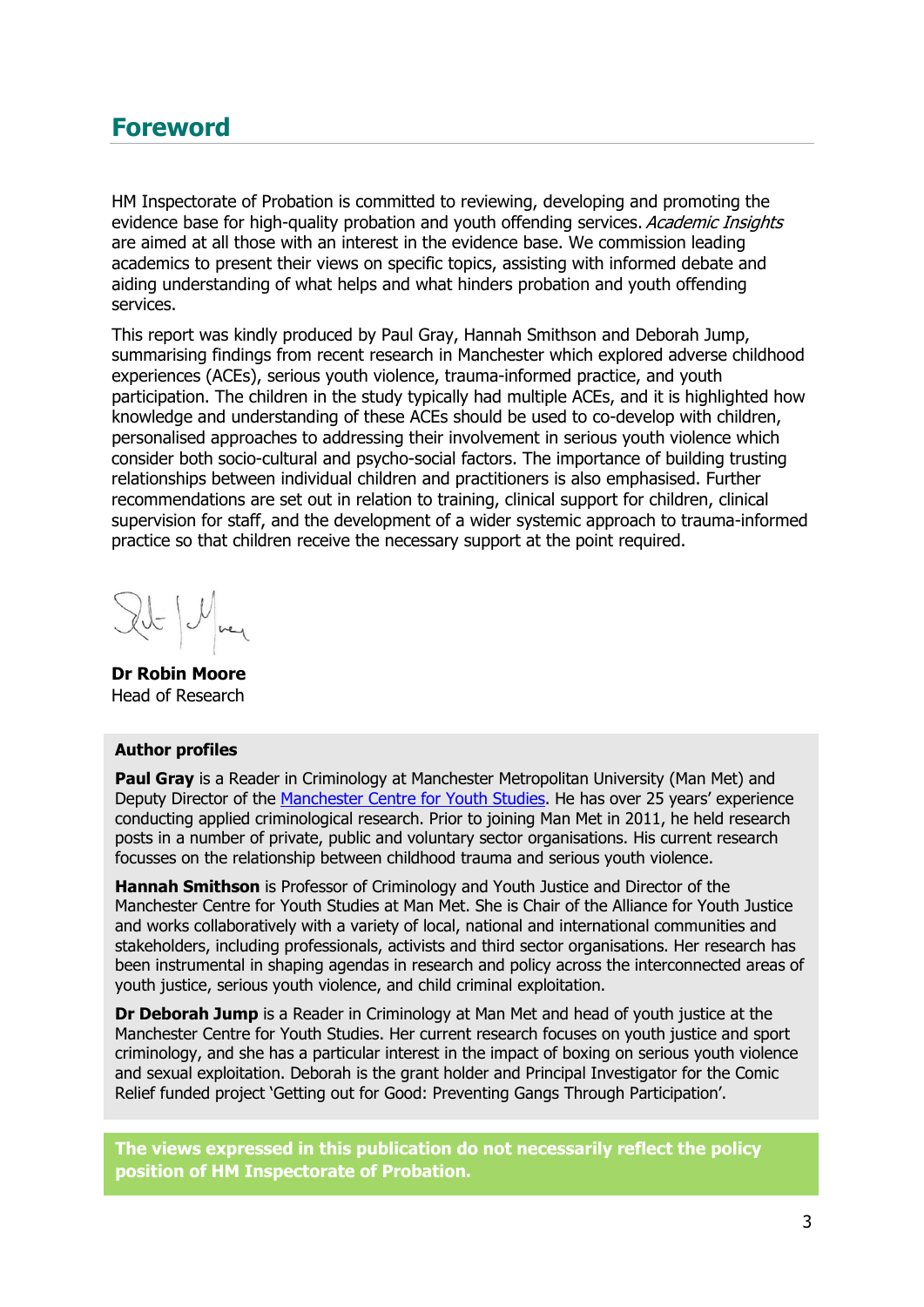### <span id="page-3-0"></span>**1. Introduction**

While crime has fallen rapidly over the last 20 years, serious youth violence (hereafter referred to as SYV) – defined by the Youth Justice Board (YJB) as 'any drug, robbery or violence against the person offence that has a gravity score<sup>[1](#page-3-1)</sup> of five of more' – is a growing concern in England and Wales (Home Office, 2018). Despite a substantial reduction in violent crime since the mid-1990s, levels of SYV remain 'stubbornly high' (Irwin-Rogers et al., 2020: 16). Alongside this, research has consistently found that justice-involved children have childhoods characterised by disproportionate adverse childhood experiences (hereafter referred to as ACEs) (see, for example, Baglivio et al., 2014; Boswell, 1996; Dierkhising et al., 2013; Jacobson et al., 2010). ACEs are potentially traumatic events that occur in childhood. They include, for example: experiencing violence, abuse, or neglect; witnessing domestic violence; bereavement; substance misuse within the family; mental health problems within the family; parental separation; or having a family member in prison (Centers for Disease Control and Prevention, n.d.). ACEs have been shown to have lasting, negative effects on health, wellbeing, and opportunity. They have also been shown to have an impact on the likelihood of both future violence perpetration and victimisation (Fox et al., 2014).

There has been a growing awareness in recent years of the importance of being traumainformed when dealing with children who have a history of ACEs. This is especially the case with those agencies who work with justice-involved children (Glendinning et al., 2021; Liddle et al., 2016). Being trauma-informed means recognising and acknowledging the impact that ACEs can have on an individual and providing appropriate support to that person. In essence, a trauma-informed approach necessitates a change of perspective from 'What's wrong with you?' to 'What happened to you?' (see the earlier Academic Insights paper [2020/05](https://www.justiceinspectorates.gov.uk/hmiprobation/wp-content/uploads/sites/5/2020/07/Academic-Insights-McCartan.pdf) by McCartan). Alongside the current emphasis on trauma-informed practice, is the growing call for the participation of justice-involved children in the development of youth justice policy and practice (Ministry of Justice and Youth Justice Board, 2019; Youth Justice Board, 2016; see also [Academic Insights paper 2021/10\)](https://www.justiceinspectorates.gov.uk/hmiprobation/wp-content/uploads/sites/5/2021/08/Academic-Insight-%E2%80%93-Supporting-childrens-meaningful-participation-in-the-youth-justice-system.pdf). Participatory working is fundamental to the principle of Child First. Indeed, in *Positive Youth Justice: Child First*, Offenders Second, 'children are part of the solution, not part of the problem' (Haines and Case, 2015: 45). Research evidence indicates that when participation, engagement and inclusion processes are co-created between children and practitioners, this can produce effective practice relationships (Case and Haines, 2015; Smithson et al., 2020; Smithson and Jones, 2021).

This Academic Insight presents the findings from a research study that was commissioned by Manchester City Council's Youth Justice Service and funded through the YJB's Reducing Serious Youth Violence (Reference Group) Pathfinder programme. Through the SYV pathfinder projects, the YJB aims to develop understanding around the drivers of SYV. To this end, this research brought together the four areas outlined above – SYV, ACEs, trauma-informed practice, and youth participation – to investigate the complex relationship between SYV and ACEs. By working in close collaboration with justice-involved children and youth justice workers in Manchester, the research had the following objectives:

- to gauge the nature and prevalence of ACEs among justice-involved children in **Manchester**
- to explore children's own articulations of the causes and drivers of SYV

<span id="page-3-1"></span> $1$  The gravity score relates to the seriousness of the offence and ranges from 1 (for more minor offences) through to 8 (for more serious offences).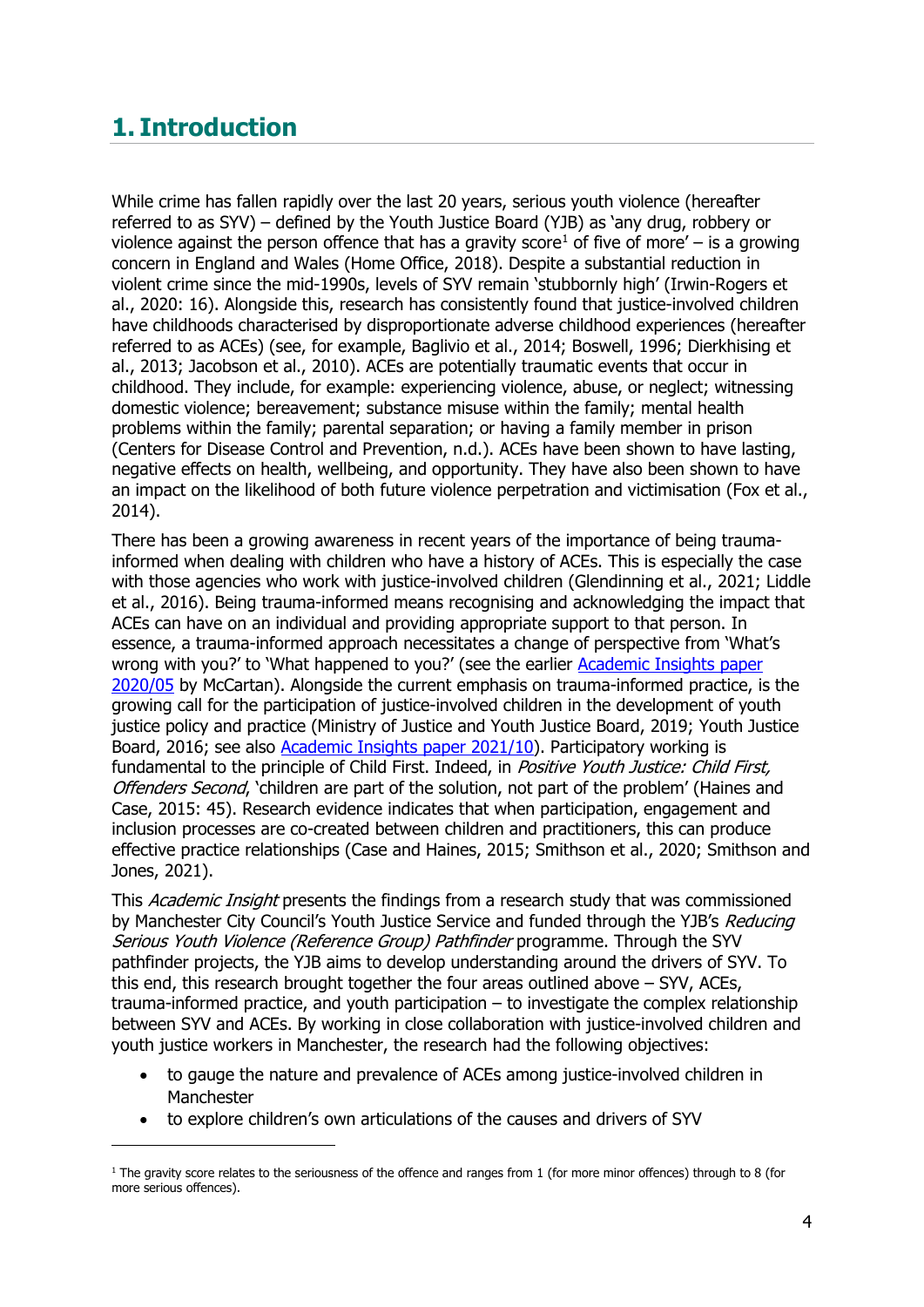- to develop a more in-depth understanding of the relationship between SYV and ACEs
- to explore children's experiences of current youth justice practice, in particular their experiences of trauma-informed practice
- to co-create a resource to be used by youth justice professionals.

To meet these objectives, a mixed-methods approach incorporating quantitative, qualitative, and participatory elements was adopted. The quantitative element of the research was a bespoke ACEs assessment tool, based largely on the 10-point scale used in the original ACEs study conducted in the US in the 1990s (Felitti et al., 1998). The qualitative element had two strands: semi-structured interviews with youth justice workers and drama therapists commissioned by Manchester Youth Justice Service; and narrative interviews – using the McAdams Life Story Interview method (Bauer and McAdams, 2004) – with justice-involved children. The participatory element of the research was a series of workshops involving justice-involved children, the research team, drama therapists from One Education [\(www.oneeducation.co.uk\)](http://www.oneeducation.co.uk/), and a professional sports coach. Given the sensitive nature of the research topic, the decision was made to use storytelling techniques in the workshops to elicit further discussion around SYV and ACEs: specifically the 6-Part Story Method (Dent-Brown and Wang, 2006). This method was particularly appropriate as it allowed the children to create fictional, third-person accounts and provide metaphors rather than a description of actual lived events (Dwivedi, 1997).

PAUL IS TRAUMATISED BY HIS CHILDHOOD EXPERIENCES, HE UNDERSTANDS TRAUMA TO BE A SHOCK TO THE SYSTEM AND A BIG WORD FOR UPSET. THE EXPERIENCE ITSELF WAS BAD -HE WASN'T READY FOR IT.



(Image taken from the short co-created animation  $-$  [Trauma City: A tale of SYV](https://vimeo.com/551504469) – that resulted from the workshops)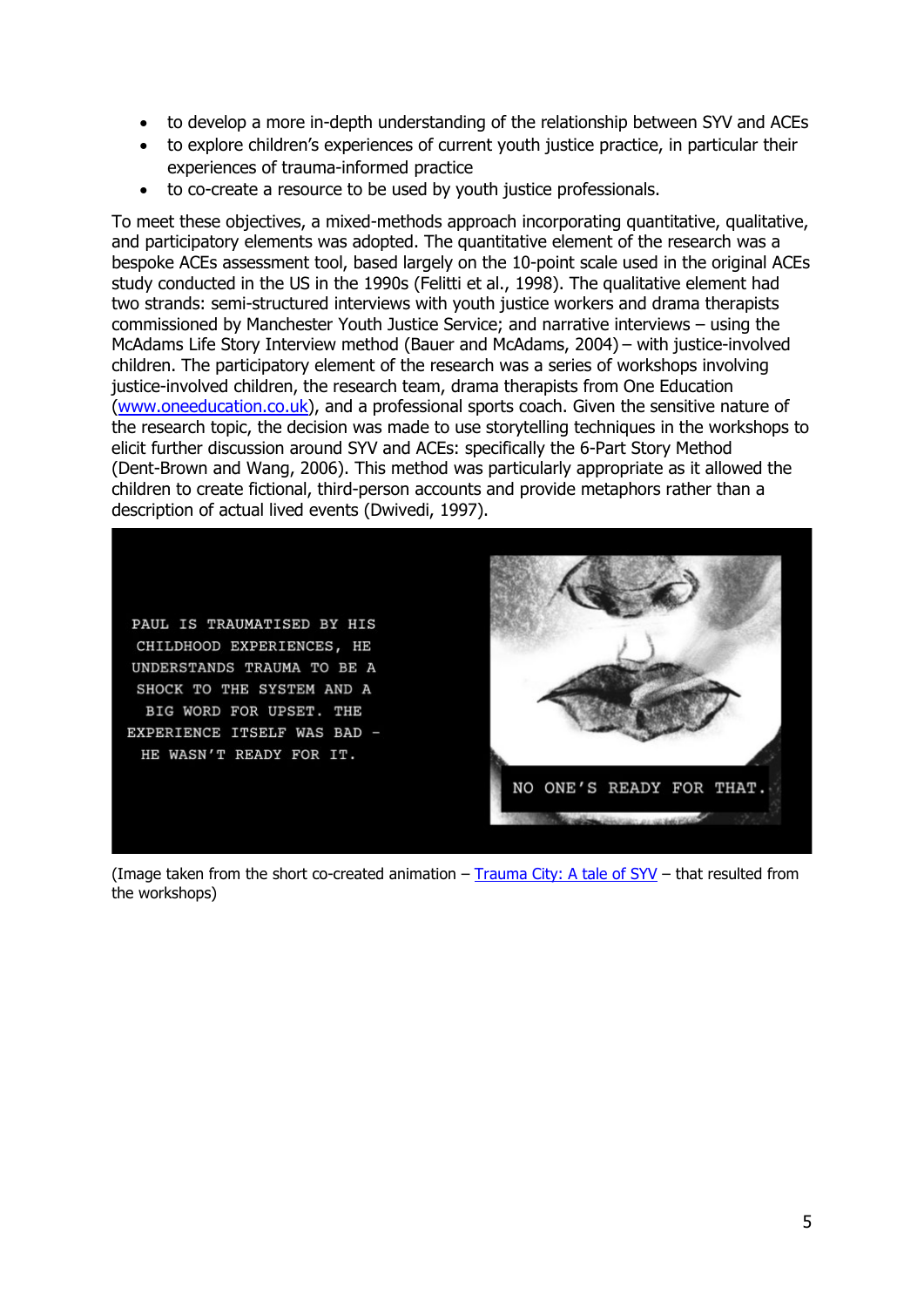## <span id="page-5-0"></span>**2. Research findings**

This section summarises some of the key findings from the research study. It will focus on: the level of SYV in Manchester, along with some of the reasons given for children carrying knives; the nature and prevalence of ACEs among the sample of children in the study; the relationship between SYV and ACEs; and youth justice workers' experiences of delivering trauma-informed practice.

The mixed-methods approach adopted for the study generated a large amount of very rich data. Due to the constraints on length, only a selection of the research findings are presented in this Academic Insight. Further findings are set out in the full Serious Youth [Violence Report.](https://www.mmu.ac.uk/media/mmuacuk/content/documents/mcys/Serious-Youth-Violence-Report---MCYS.pdf)

#### <span id="page-5-1"></span>**2.1 Serious youth violence**

In July [2](#page-5-2)019, the YJB released a SYV toolkit that presented data on all proven offences<sup>2</sup> committed by children. The toolkit presented data for the 13 youth justice service teams that form the SYV Reference Group, of which Manchester is one<sup>[3](#page-5-3)</sup>. The provisional data for Manchester showed that the number of SYV offences in Manchester had risen by over 200 per cent between 2016/17 and 2018/19. Alongside this, the rate of SYV (per 10,000 10- to 17-year-olds in the general population) had risen dramatically, with Manchester having the highest rate of SYV within the Reference Group in 2018/19. Indeed, a fifth of all Manchester offences in 2018/19 were SYV; most common being robbery, followed by violence, and then drugs.

The issue of territoriality was highlighted by a number of workers as a key reason for SYV in the city. These 'postcode rivalries' appeared to come to the fore when children had to travel across the city.

One of my young people was passing [through an area] on a bus. He knew he shouldn't have been going through that route, so he was sat on the top deck with his hood on, [but] three people from that area got on the bus and stabbed him. They said 'You're in the wrong area. You shouldn't be here'. (Youth justice worker 4)

Nearly all of the workers interviewed reported children on their caseload carrying knives because they were scared and wanted to be able to protect themselves. This is supported by recent research that found children often start carrying knives to avoid becoming a victim (Traynor, 2016). Other research has found that children view knife-carrying as a legitimate response to potential threats (Brennan and Moore, 2009). In this instance, carrying a knife is constructed as harm prevention and being streetwise. Indeed, to *not* carry a knife is deemed irresponsible (Riggs and Palasinski, 2011).

I do get a lot of them carrying knives. … They say 'Everybody's doing it, … so therefore I'm doing it. If I have a fight with somebody at least I'm tooled. At least I can defend myself'. (Youth justice worker 5)

Unfortunately, justice-involved children do not appear to fully appreciate the risks associated with carrying a knife. Not only in terms of becoming an unintended perpetrator or victim of a stabbing, as the situation/confrontation they might find themselves in quickly escalates,

<span id="page-5-2"></span><sup>&</sup>lt;sup>2</sup> Proven offences are those for which a youth caution or sentence was received.

<span id="page-5-3"></span><sup>&</sup>lt;sup>3</sup> The other Youth Justice Service teams in the Reference Group include: Brent, Croydon, Greenwich, Haringey, Islington, Lambeth, Lewisham, Luton, Nottingham, Sandwell and Southampton.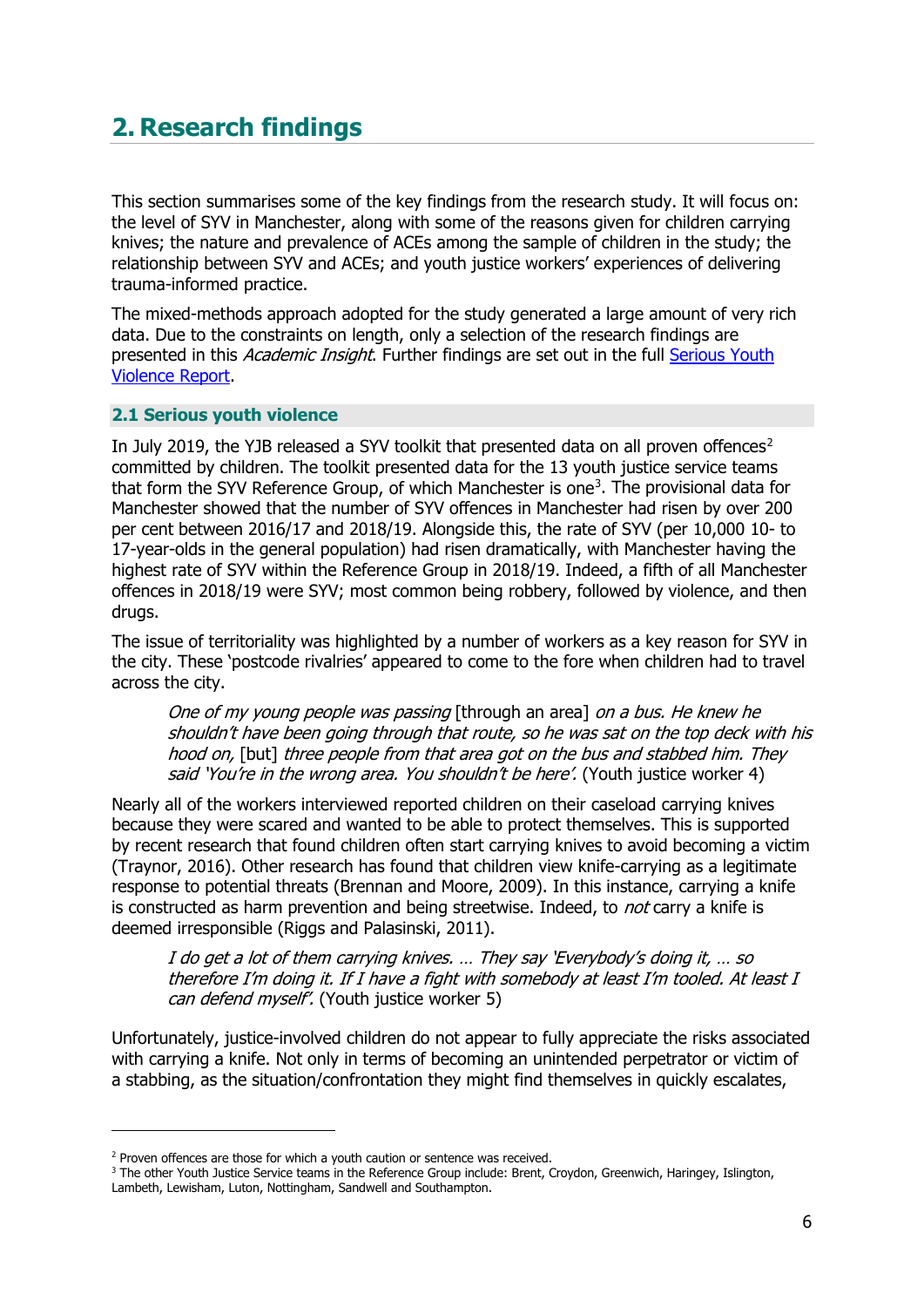but also the risk of being stopped and searched by the police and being found in possession of a weapon.

I've had a few young people through that have been carrying knives. … They've had the knife for protection, but they haven't recognised … the implications of carrying a knife and the risk that it carries for them. (Youth justice worker 10)

#### <span id="page-6-0"></span>**2.2 Adverse childhood experiences**

All of the youth justice workers interviewed for this research noted the high prevalence of ACEs among the children they work with.

I think I've had one [child] with two [ACEs], but that's it. The rest of them are quite high, sixes and sevens. (Youth justice worker 5)

All my young people … have experienced ACEs. All of them have had at least eight or more. (Youth justice worker 10)

The interview findings were supported by the data from the ACEs assessment tool<sup>[4](#page-6-1)</sup>. As can be seen in Figure 1 overleaf, two thirds (66 per cent, n=132) of the 200 children who were assessed had five or more ACEs. Indeed, over a fifth (22 per cent, n=43) had eight or more ACEs, and three children had all 10 ACEs. Only two children had no recorded ACEs. When considering the findings from the ACEs assessment tool, it is important to consider the cumulative effect of ACEs. A study of over 100,000 secondary school pupils in the US found that each additional ACE was significantly associated with an increased risk of violence perpetration (Duke et al., 2010).

Despite the high prevalence of ACEs identified among this cohort of justice-involved children, a number of workers felt that this was still an underestimate of the actual number of ACEs that the children had lived through. This was largely due to the worry that what children disclosed was just the '*tip of the iceberg'* (Youth justice worker 2) and actually there were many adverse experiences that children chose not to disclose.

The sad thing is, ... what we know of [in terms of ACEs] we know from records ... or even what the young person might be telling us. [But] it's the tip of the iceberg. There's so much buried down that they're not going to talk to us about, that we don't know about, that might have gone on hidden before services became involved. (Youth justice worker 2)

<span id="page-6-1"></span><sup>4</sup> Between 11/01/2020 and 10/01/2021, 200 children (out of a possible 424 'open' cases) were assessed using the ACEs assessment tool. The assessments were undertaken by youth justice workers on behalf of the children on their caseload. The workers used the information routinely collected for AssetPlus to complete the ACEs tool. Crucially, the ACEs tool was a 'live' document that could be updated as and when a youth justice worker found out more information about a child. This was a particularly important feature as it allowed for a more accurate assessment of ACEs. It can often take a significant period of time to build a trusted enough relationship for a child to start to disclose ACEs. With this in mind, it was essential that the ACEs tool was not simply completed at the initial assessment point.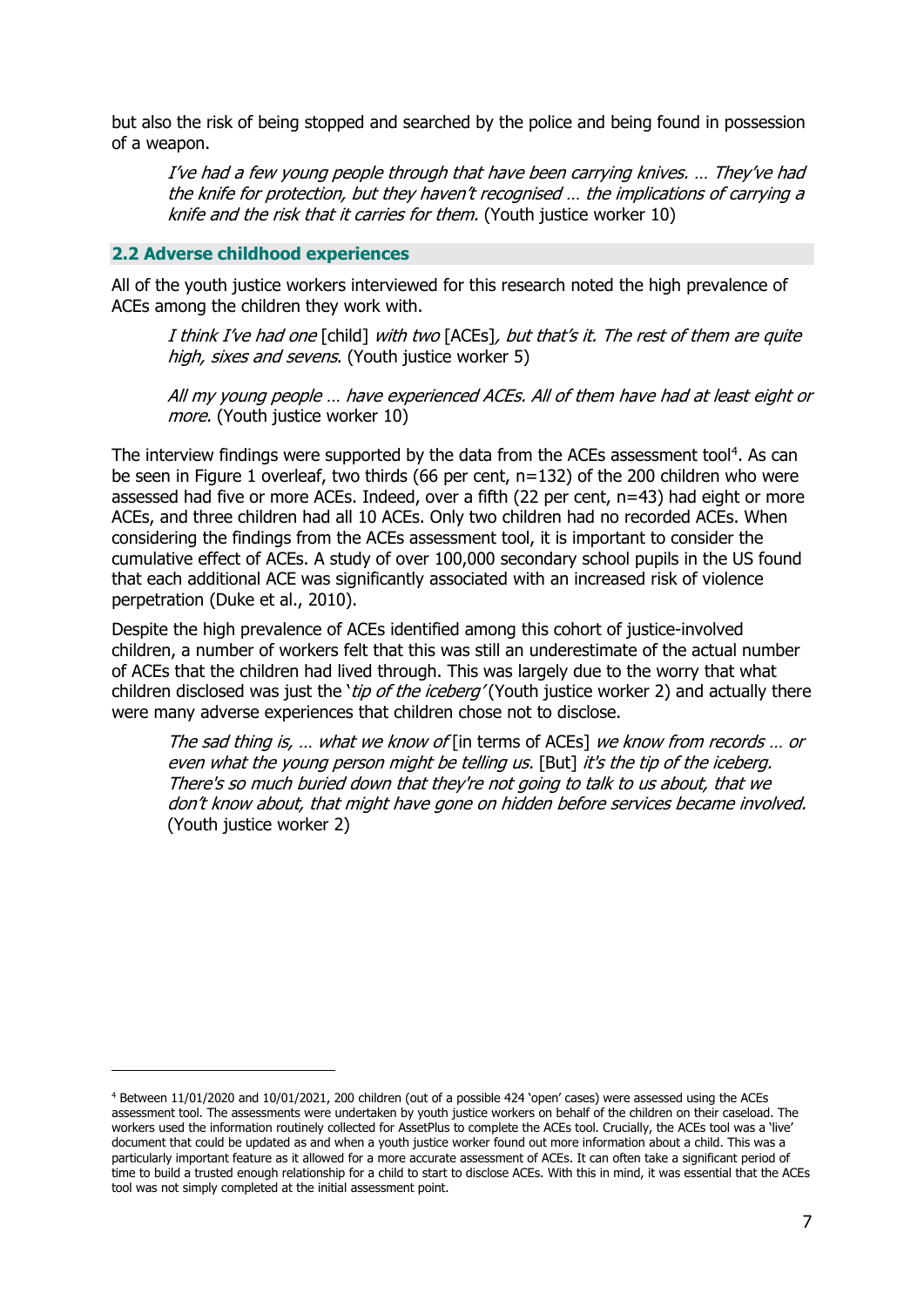

**Figure 1: Number of ACEs (n=200)**

Notwithstanding the potential issue of under-reporting of ACEs by children, when it comes to the types of ACEs that were identified using the assessment tool, Figure 2 overleaf shows that the most commonly identified ACE was 'parental separation/loss'. This ACE, evident in over four fifths of the children (84 per cent, n=167), was highlighted by both the workers and children.

[I: Thinking back over your entire life, please identify a scene that stands out as a low point] When my mum and dad split up when I was young, eight or nine. I didn't understand. It happened so fast. I didn't have a choice who I was going to live with. They didn't sit me down and talk about it. We just moved ... [and] I was in a new house with my mum and her new partner. I found it hard to sleep at night because I was thinking about it. (Child 9)

'Substance use within the family' was identified in around two thirds of the assessed children (68 per cent,  $n=135$ ). As one worker noted, *substance misuse amongst the family is* massive' (Youth justice worker 4), while one of the children talked of their step-dad's drinking being problematic.

[I: Can you think of a single person or a group or an organisation that's had the greatest negative influence on your life?] My step-dad. ... Growing up he started being a problem because he was always drinking and that. … I'd come home from school and he was sat there drunk, … doing my head in [and] saying stuff to me that really got under my skin. (Child 3)

Exactly three quarters of the assessed children (75 per cent, n=150) had experienced some form of abuse (either emotional, physical and/or sexual) and 71 per cent (n=142) of the cases had experienced some form of neglect (either emotional and/or physical). Shockingly, three fifths (60 per cent,  $n=121$ ) of the cases had experienced both abuse *and* neglect, and just over half (55 per cent, n=109) had experienced the 'double childhood trauma' (Boswell, 1996: 91) of abuse/neglect and loss.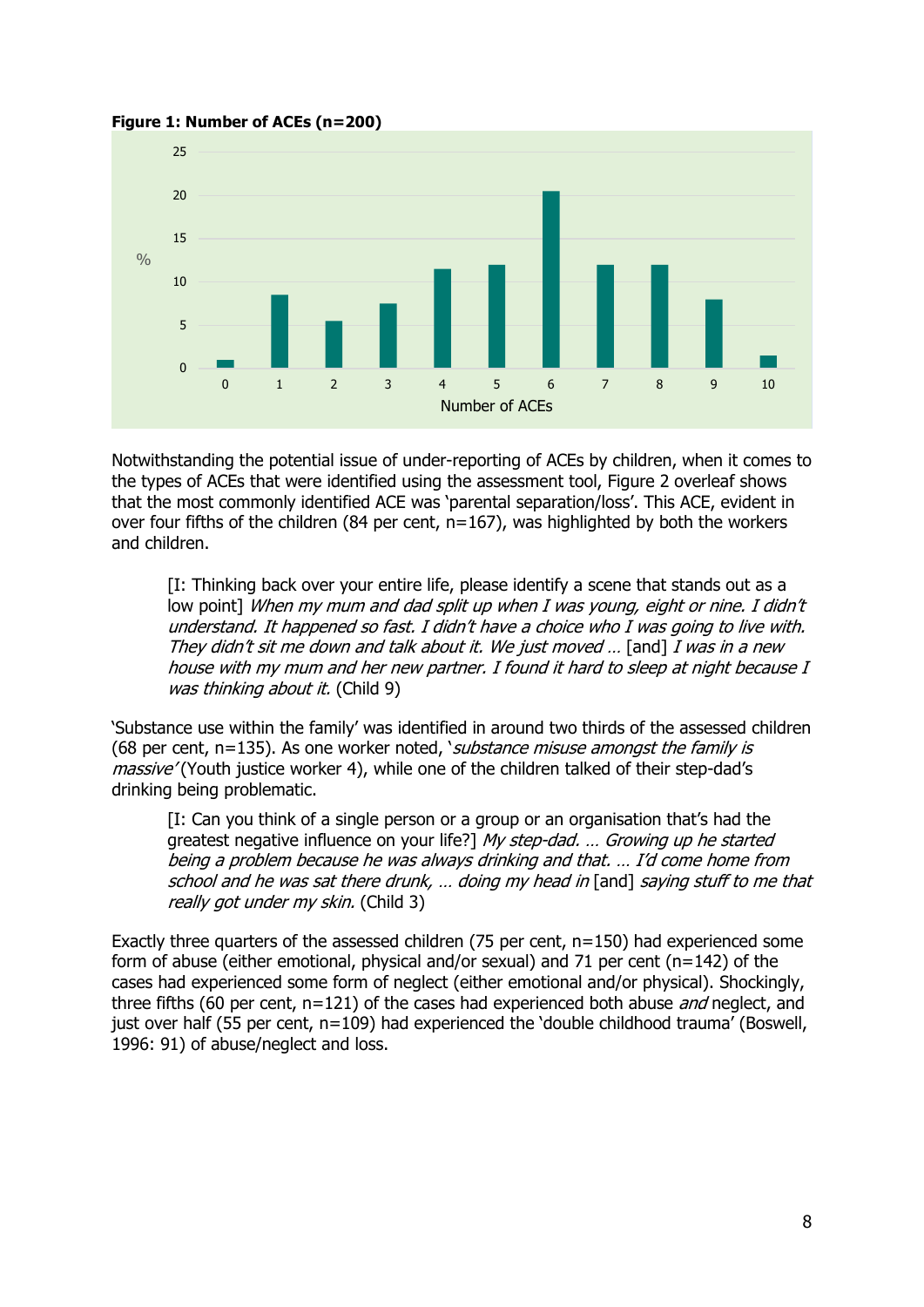



The other ACE that was identified in nearly two thirds of assessed children (65 per cent, n=130) was 'witnessed domestic violence'. This particular ACE was often identified alongside 'physical abuse'. Indeed, nearly two thirds (65 per cent, n=85) of those children who had 'witnessed domestic violence' had also been victims of 'physical abuse'. This is significant when one bears in mind that research has shown that witnessing or experiencing domestic violence can have long lasting effects on young people's predisposition to engage in violence (Weaver et al., 2008). The high prevalence of domestic violence among justice-involved children was identified by all of the workers that were interviewed.

#### Witnessing domestic violence ... [and] being exposed to violence themselves ... are probably the most common ones [ACEs] that I come across. (Youth justice worker 6)

Before moving on to look at the relationship between serious youth violence and ACEs, it is important to note that a number of the workers felt that poverty and deprivation played a key role in some of the children's offending behaviour. Manchester has one of the highest rates of child poverty by local authority area, with over a third of children (under 16) living in poverty (GMCVO, 2020). While not one of the ACEs on the assessment tool, the relationship between ACEs and socio-economic deprivation has been noted in other research (Walsh et al., 2019). Growing up in poverty can lead to children feeling rejected by society (Irwin-Rogers et al., 2020), and this rejection can elicit feelings of shame and humiliation, which in turn elicit feelings of anger; anger which can often manifest itself as violence (Gilligan, 2003; Thomas, 1995).

One young man, … mum lost her job, they had no money, and she couldn't wash their clothes because she had no money to get washing up stuff, and she just broke down. I remember him saying, 'My mum broke down because we had no money,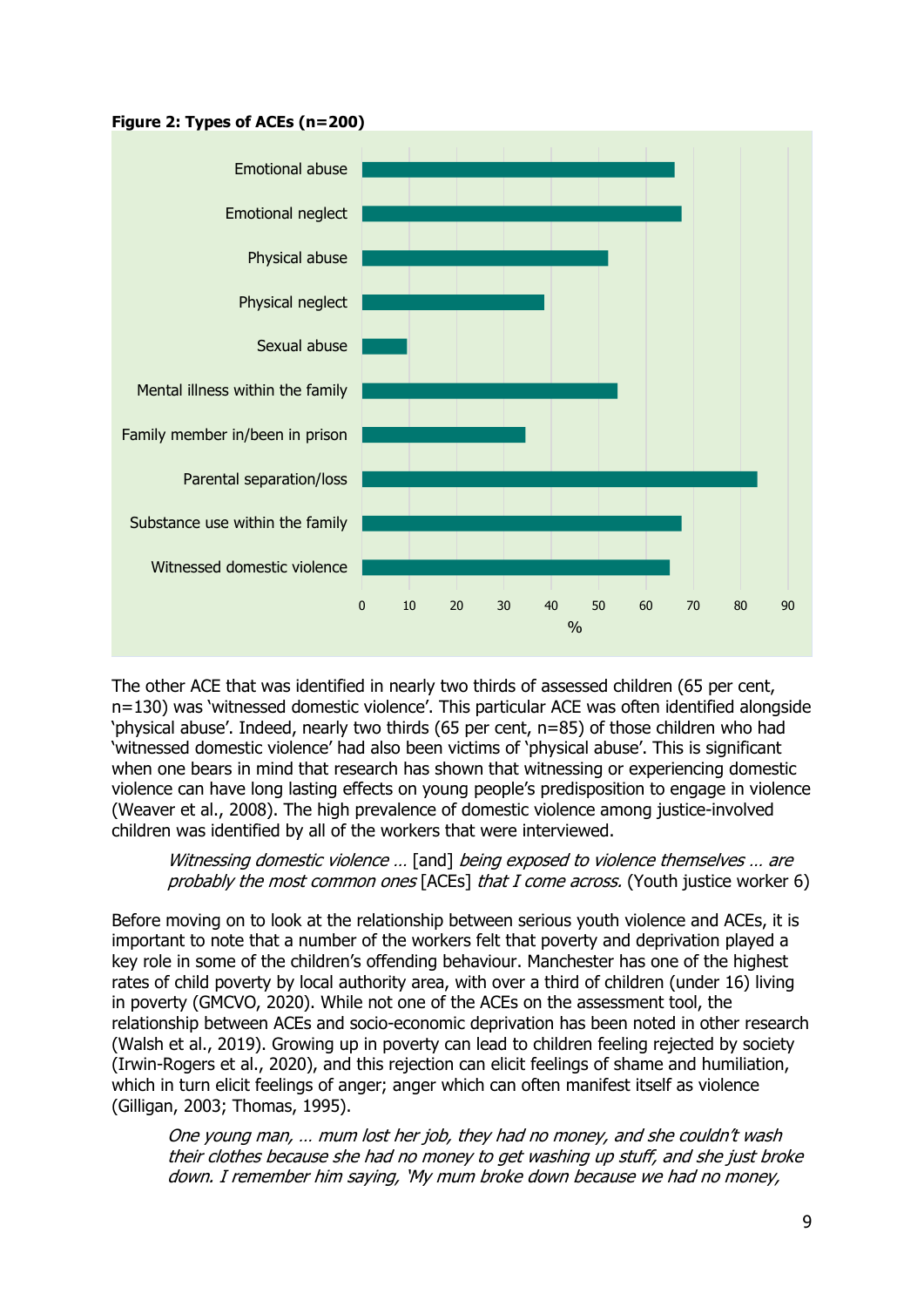and I'd never seen my mum break down before. And something clicked in me and I said, "This is enough". I just got so angry at why this was happening to us and I just went out and I stole a phone off somebody, and it was really easy, and that was it, it just snowballed, and I just stole loads of stuff'. (Drama therapist 2)

#### <span id="page-9-0"></span>**2.3 The relationship between serious youth violence and ACEs**

Before investigating the complex relationship between SYV and ACEs, it is important to note that not everyone who experiences ACEs has a negative outcome (McCartan, 2020). Nonetheless, ACEs have been found to be strongly associated with a range of 'problematic behaviours' including aggression, violence, and criminal behaviour (Liddle et al., 2016).

In line with other research (see, for example, Fox et al., 2014), all of the youth justice workers that were interviewed felt that ACEs have a detrimental impact on the thought processes and emotional wellbeing of the children they work with. It was also noted how an individual child struggling to handle their emotions can impact upon those around them, in terms of how they might respond to various social interactions and/or situations they find themselves in.

Their emotions are so blurred. They're all confused, and it all seems to come out as anger or aggression because they can't recognise what it is that they're feeling. (Drama therapist 2)

This increased tendency to respond to situations through anger and/or aggression appeared to be exacerbated by the domestic violence that many of the children had witnessed and/or experienced as victims. As outlined above, experiencing ACEs can affect how children respond to the situations in which they find themselves. However, as the quotes below highlight, with domestic violence, the effect is a tendency to react to confrontational situations with violence. Either through children socially learning to use violence, or violence becoming normalised for them (see Fox et al., 2015 for a further discussion).

[Young] people that have witnessed severe domestic violence at home, ... we find that they're more inclined to go out and act out that behaviour in society. (Youth justice worker 1)

So many of them have been around so much violence … they're desensitised to it. It's normalised isn't it. (Youth justice worker 2)

Neurodevelopmental research has shown that ACEs can result in children being on constant alert for danger and quick to react to threats via the fight, flight, freeze survival responses, even when there are no threats present (Bath, 2008; Perry and Szalavitz, 2007; Teicher, 2002). In line with this, a number of the workers and drama therapists talked of the children they work with being predominantly in the fight response to keep themselves safe/feeling safe, both in the home and on the streets. Indeed, a number of the workers felt that the need to feel safe was directly linked to children carrying knives or other weapons.

If violence has been dominant in your childhood, then you can completely understand why people feel like they need to protect themselves. (Youth justice worker 2)

The workers also talked of ACEs resulting in children seeking out opportunities, or behaving in particular ways, that gained them praise and/or acceptance from their peers. Not only because this might have been largely absent in their home lives, but also as a direct response to the negative feelings and emotions that ACEs can engender.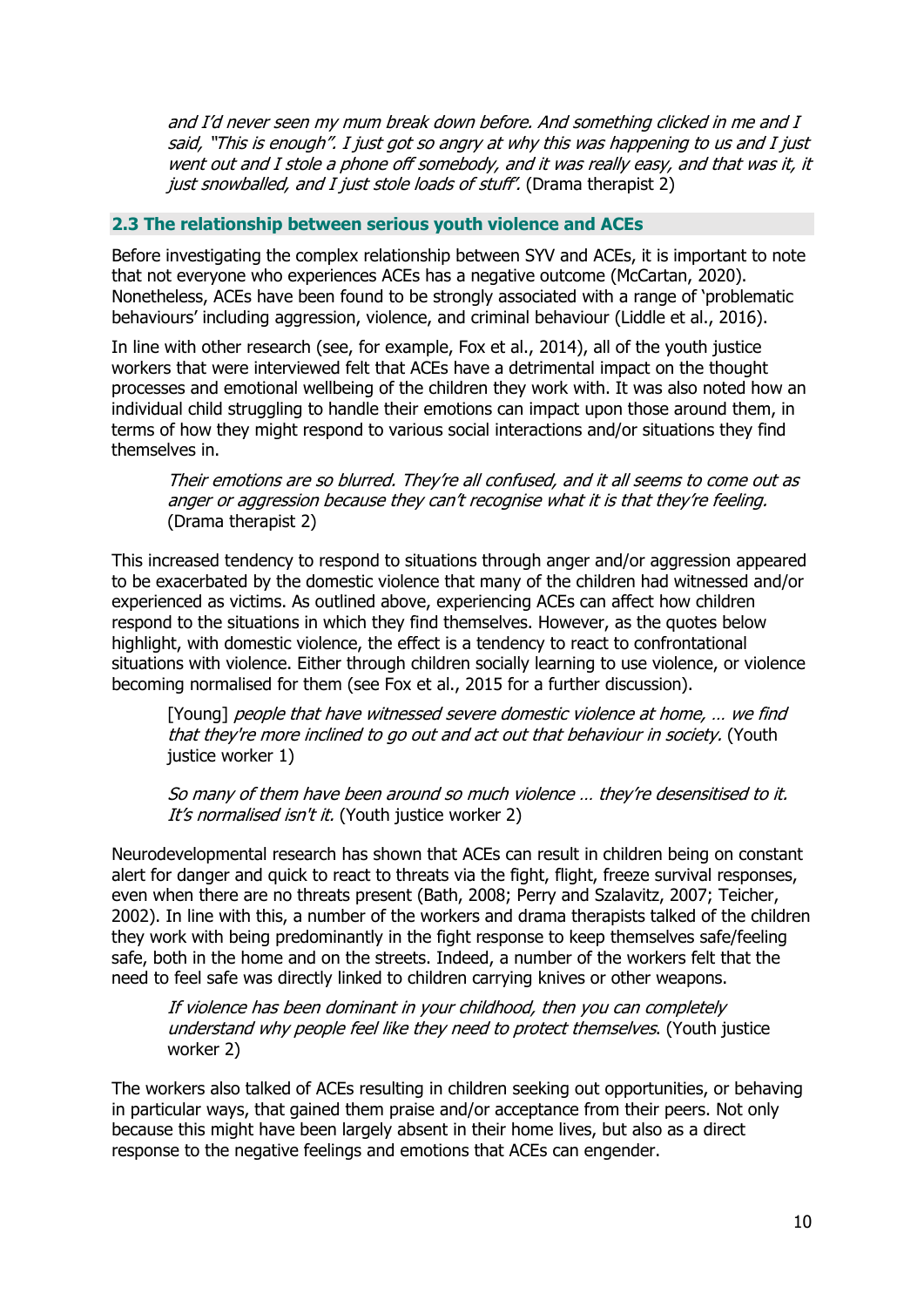If you're suffering trauma, loss, rejection, fear, [then] you're going to want to find a group that's going to accept you, and you're also going to want to do stuff … which will make you be more accepted by that group. (Youth justice worker 10)

However, it is important to note that praise and/or acceptance is not just sought from peers. Nearly all of the workers that were interviewed felt that the need to feel belonging and acceptance can make children with multiple ACEs particularly susceptible to becoming victims of CCE. Indeed, research on belongingness has shown that those who are socially deprived are more easily 'pressured to commit violent acts … to be accepted by and to demonstrate commitment to the group' (Baumeister and Leary, 1995: 521).

These kids … haven't got the family support. … They're seeking that family dynamic and they [the exploiters] are there: 'We'll embrace you; we'll take you in. But go and do this first'. And the kids will just do it. (Drama therapist 2)

#### <span id="page-10-0"></span>**2.4 Trauma-informed practice**

Since the mid-2010s, there has been a growing awareness of the importance of delivering trauma-informed practice with justice-involved children (Cordis Bright, 2017; Glendinning et al., 2021; Liddle et al., 2016). However, the actual delivery of a trauma-informed approach in a youth justice context can be challenging. For example, research has shown that ACEs can lead to high rates of non-engagement because they tend to blunt children's 'cognitive readiness' (Skuse and Matthew, 2015: 22). ACEs can also result in a general lack of trust of adults (Welfare and Hollin, 2012; Wright et al., 2016). Alongside this, it has been found that children simply want to avoid thinking about, or discussing, painful experiences and events (see APA Criterion C, 2013; Gray, 2015; Welfare and Hollin, 2012), with justice-involved boys often wanting to present themselves as 'super-masculine' and invulnerable (Goff et al., 2007: 156).

I said I was fine and just denied everything. [I: Why did you deny everything?] I just didn't want to speak about everything. (Child 5)

There have been a lot of challenges, not just one, [but] I don't talk about things like this. I usually keep them to myself. I would rather not say. I don't want to talk about the past.  $\ldots$  I can't go there. (Child 6)

There is also the simple fact that children are often not able to see any link or connection between their ACEs and their offending behaviour. As a result, they do not see the relevance or value in talking about ACEs. Added to this is the stark realisation that many justiceinvolved children are simply not aware that they have been exposed to any ACEs during their lives.

I was trying to explain to this young lad that all this [his ACEs] was trauma [and] he was like 'No, it's not. That's just life. Everybody has that'. (Youth justice worker 8)

An additional barrier is the time it takes to build a trusting relationship between a child and their youth justice worker. For many years, research has highlighted the importance of building an effective working relationship when it comes to helping children to desist from crime (Batchelor and McNeill, 2005). Indeed, historically, the essence of much youth justice work has been to 'provide a supportive relationship, based on the assumption that this relationship would be influential and would facilitate change' (Burnett, 2004: 181). This is especially the case when it comes to discussing ACEs. As one of the workers noted, 'if you're going to talk about trauma, ... you [need to] build a trusted relationship' (Youth justice worker 7). This view was supported by all of the workers that were interviewed. However,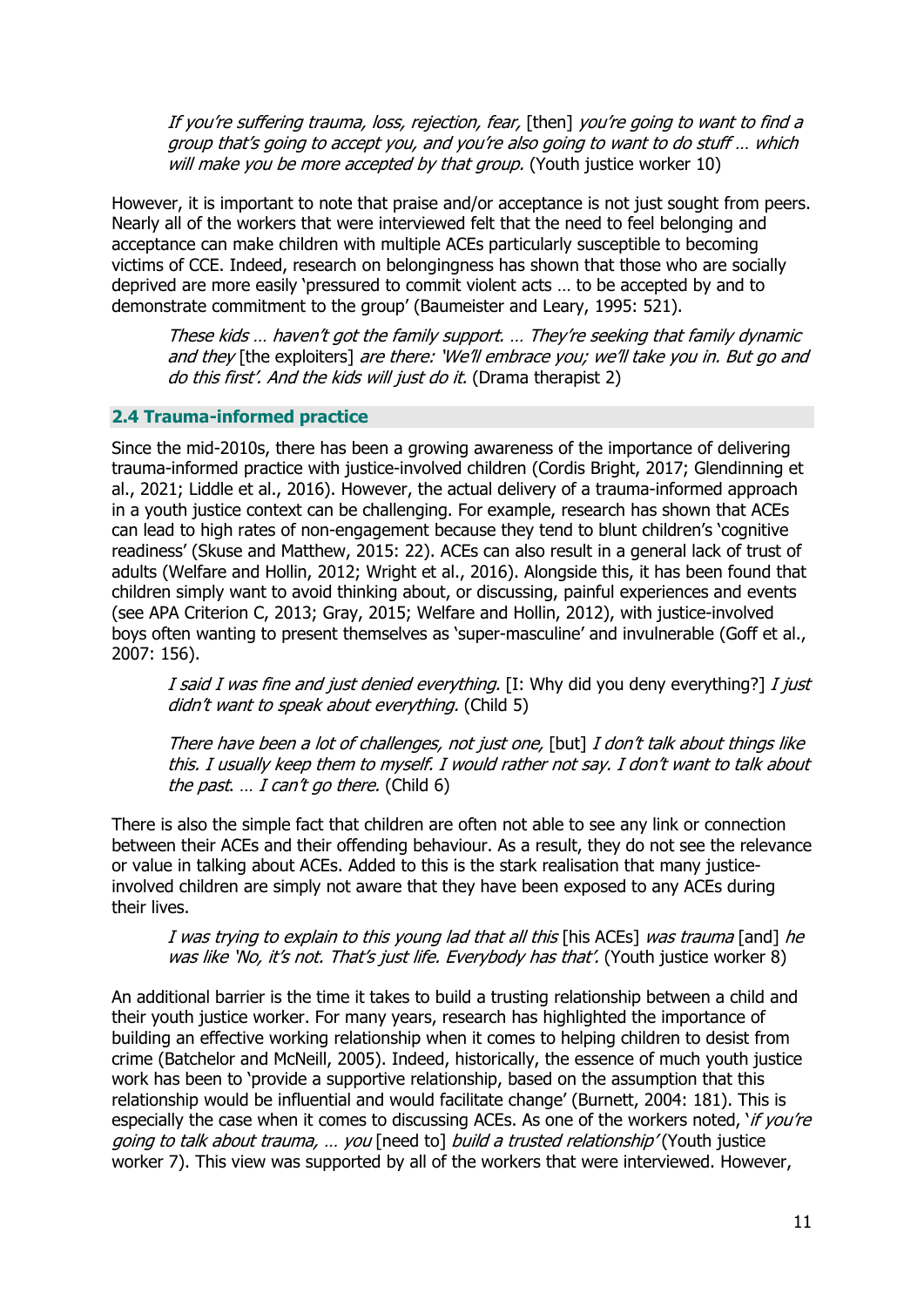they were also acutely aware that building a trusted relationship takes time and is not something that can be rushed; especially if the discussion is around ACEs.

Young people find the conversations [about ACEs] very difficult. ... They need time to be able to trust the person they're talking to. … It could take a young person a long time to be able to trust their officer [enough] to have those actual conversations. (Youth justice worker 1)

The time required to build a trusted enough relationship to start broaching the issue of ACEs is a key factor when it comes to the logistics of implementing trauma-informed practice. While some of the workers felt that three months might be a sufficient period of time for a child to feel comfortable enough to disclose/discuss ACEs with their worker, others felt that you needed at least six months. This is particularly problematic if a child is on a short order.

It has been acknowledged that the delivery of trauma-informed practice within the justice system involves equipping youth justice workers with knowledge about ACEs and their effects, while also supporting them in their work with potentially traumatised young people (Liddle et al., 2016). During their interviews, workers highlighted a range of support/training needs that they felt need to be addressed if they are to deliver effective trauma-informed practice. While workers acknowledged that they had received training on trauma-informed practice, thus giving them an awareness of the prevalence and effect of ACEs on justice-involved children, what they felt was lacking is specific training in how to actually work through a child's ACEs in a more therapeutic way.

We've had a lot of training on it [trauma-informed practice], but I think what's missing is how we respond to that [ACEs] with the kids. … Because I'm always conscious that I'm going to say something that's going to trigger some kind of horrible memory for the young person and make them … go home feeling worse than when they came in. (Youth justice worker 4)

It is clear that, despite having an awareness of ACEs and trauma-informed practice, feeling confident adopting a more therapeutic approach was an area in which many of the workers wanted additional training. Indeed, due to the issues around trusted relationships and disclosing ACEs outlined above, it would make sense to train youth justice workers to deliver more therapeutic work with those children with whom they already have a trusted relationship.

They've got Eclypse, CAMHS, drama therapy involved [but] a lot of my young people will turn around to me and say, 'I don't want to go to those individuals, but I'll come to you'. (Youth justice worker 8)

Using therapy to support children to acknowledge their emotional needs and talk about their ACEs has been identified as a key stage on the therapeutic journey towards recovery (Bailey, 1996). For the last three years, two drama therapists from the emotional trauma support team at One Education have been commissioned (part-time) by Manchester Youth Justice Service to deliver clinical interventions to justice-involved children in Manchester. Having skilled therapists on hand to work through children's ACEs in a clinical way – as opposed to expecting youth justice workers to do it – means that the chances of workers unintentionally triggering any negative emotions when discussing ACEs are reduced. Moreover, the drama therapists are clinically trained to deal with emotional outbursts should they arise.

While the two drama therapists have been commissioned to deliver a service to those children with ACEs, the fact remains that some workers find working in a trauma-informed way 'emotionally hard' (Youth justice worker 6). Yet, if the expectation is that youth justice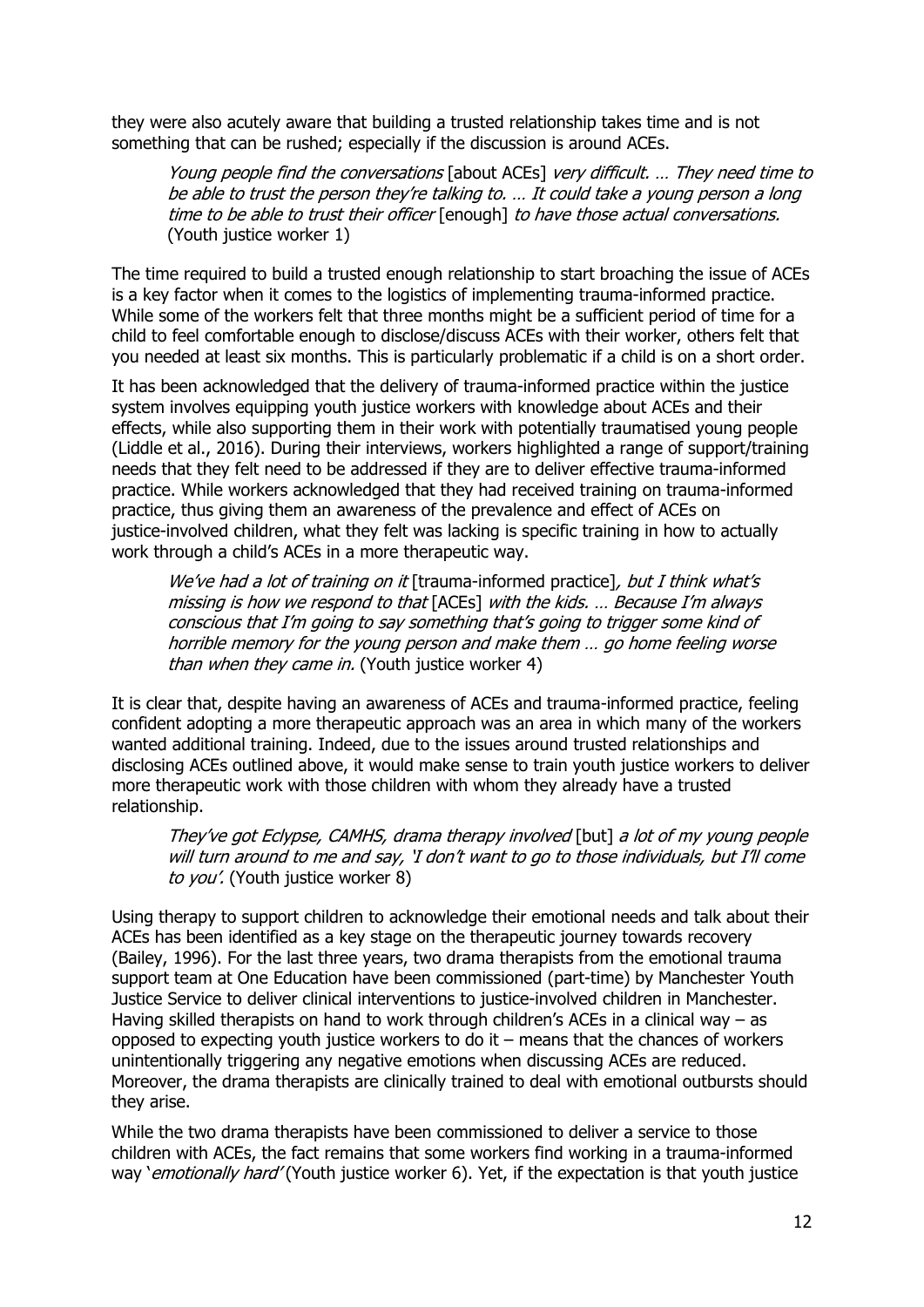workers are to deliver trauma-informed practice, it is clear that they should be 'assisted in building their own psychological resilience – mapping out their own vulnerabilities and strengths and protecting themselves against vicarious trauma' (Liddle et al., 2016: 52).

It's emotionally hard. When I think about some of my cases, I've gone home and cried because it's just so distressing, and you've got to be able to process that yourself haven't you, and my God that's hard. … [Yet] we're putting people in this position and giving them no outlet. (Youth justice worker 6)

To directly address this issue, the two drama therapists have now also been commissioned to provide clinical supervision to any worker who feels they may need it.

With the increased awareness of the link between ACEs and offending behaviour (Cordis Bright, 2017; Glendinning et al., 2021; Liddle et al., 2016; Wright et al., 2016), the youth justice service has arguably 'got loads better at trauma-informed practice' (Drama therapist 2) over the last five years. Nevertheless, all of the youth justice workers that were interviewed for this study felt that the same could not be said for the partner agencies that they work with. As one worker noted, *'vouth justice are trauma-informed, but court aren't* [and] *Police aren't'* (Youth justice worker 8). If this is indeed the case, then it would indicate that some of the youth justice service's partner agencies require additional training around ACEs and trauma-informed practice. As recommended in the recently published evaluation of the enhanced case management project, to ensure a consistent delivery of trauma-informed practice, all agencies dealing with children who have a history of ACEs 'should consider training to improve their understanding of the impact of ACEs and trauma on the child's behaviour' (Glendinning et al., 2021: 81).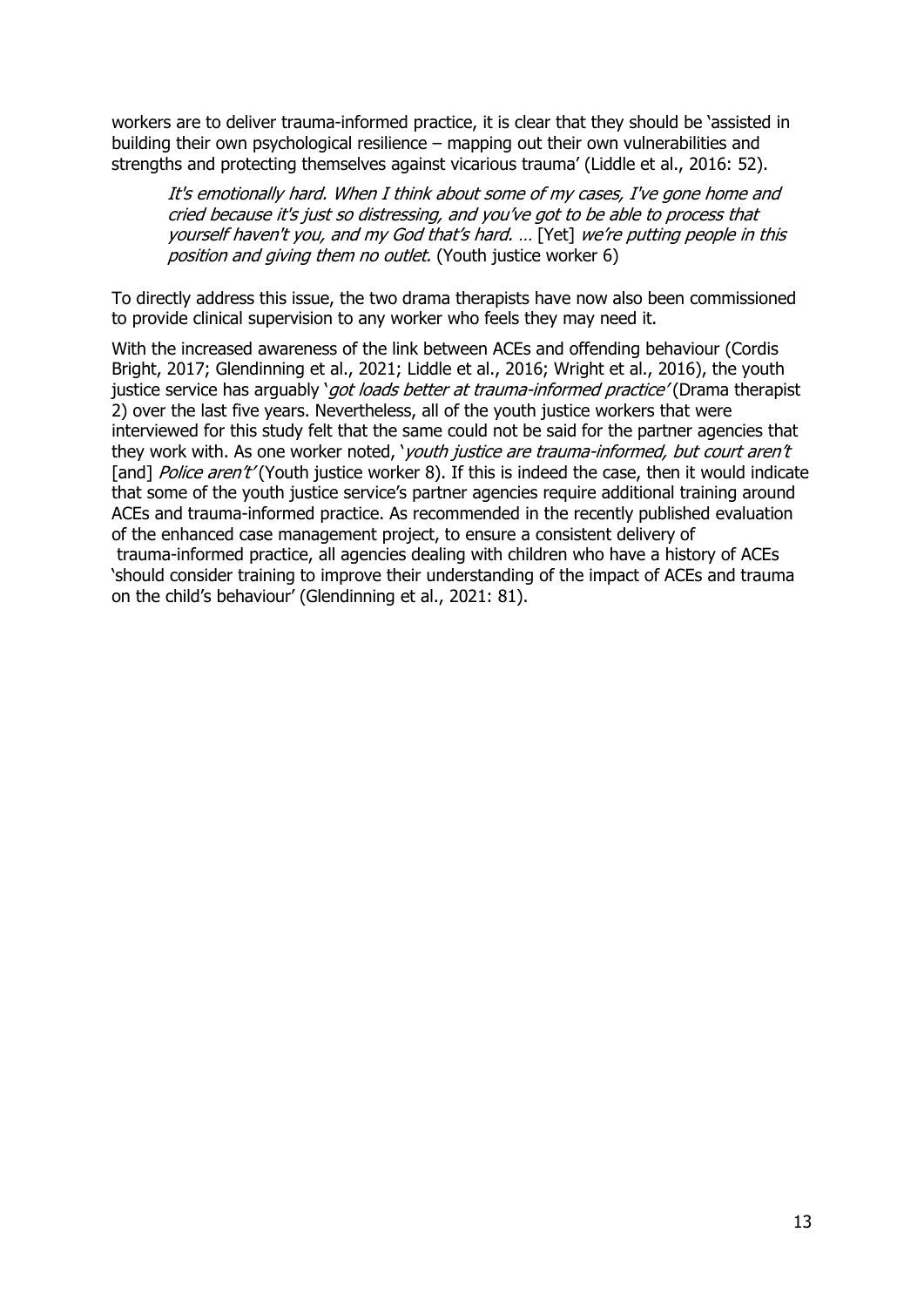## <span id="page-13-0"></span>**3. Conclusion**

This concluding section presents some key recommendations from the research study. For the full recommendations and next steps, please see the research report: [Serious Youth](https://www.mmu.ac.uk/media/mmuacuk/content/documents/mcys/Serious-Youth-Violence-Report---MCYS.pdf)  [Violence Report.](https://www.mmu.ac.uk/media/mmuacuk/content/documents/mcys/Serious-Youth-Violence-Report---MCYS.pdf)

**Avoid quantifying ACEs as a measure of risk.** Simply quantifying ACEs and interpreting them as a measure of risk of becoming involved in SYV (either as a perpetrator or victim) is at odds with trauma-informed approaches to working with children. Instead, the advancement of high-quality trauma-informed policy and practice should rely on the identification of ACEs and an understanding of the impact ACEs might have on individual children. This knowledge and understanding should then be used to co-develop with children, personalised approaches to addressing their involvement in SYV which consider both socio-cultural and psycho-social factors.

**Deliver training around implementing trauma-informed practice.** While youth justice workers acknowledged that they had received some general training on ACEs and trauma-informed approaches, what they felt was lacking was more specific training on how to implement trauma-informed practice in a more therapeutic way. Training to address this need should be provided by qualified professionals.

**Provide clinical support to those children who need it.** Clinical support around trauma should be readily available to those children who may need it. The responsibility for the delivery of this support should not lie with youth justice workers. This has the potential to be harmful to both youth justice workers and children. Instead, clinical support should be delivered by qualified professionals based within youth justice services.

**Offer clinical supervision to youth justice workers.** To protect youth justice workers from vicarious trauma, the opportunity for clinical supervision with a qualified professional should be made available to all youth justice workers who are expected to work in a trauma-informed way. This provision should be in addition to any other existing supervision procedures that youth justice services currently offer.

**Deliver training across the youth justice system.** Funding should be made available for qualified professionals to deliver training on ACEs and trauma-informed practice to other bodies in the youth justice system, such as the courts, the police, and the secure estate. This will help to embed an awareness of ACEs and trauma-informed practice throughout the justice system. This systemic approach is necessary to ensure that children receive a consistent trauma-informed service, irrespective of which stage of the system they are at.

**Develop a systemic approach to trauma-informed practice.** The identification of ACEs and subsequent delivery of trauma-informed interventions should not be the sole responsibility of the youth justice system. Children should receive trauma-informed intervention/s at the point of the adverse experience/s. Schools, children's services, and health services should be adequately funded and equipped by central government to embed trauma-informed practice into their services and organisations. If offered at an earlier stage in a child's life, this could potentially reduce the number of children presenting to youth justice services for SYV offences and reduce the 'staggering' total economic and social cost of SYV (Irwin-Rogers et al., 2020: 11).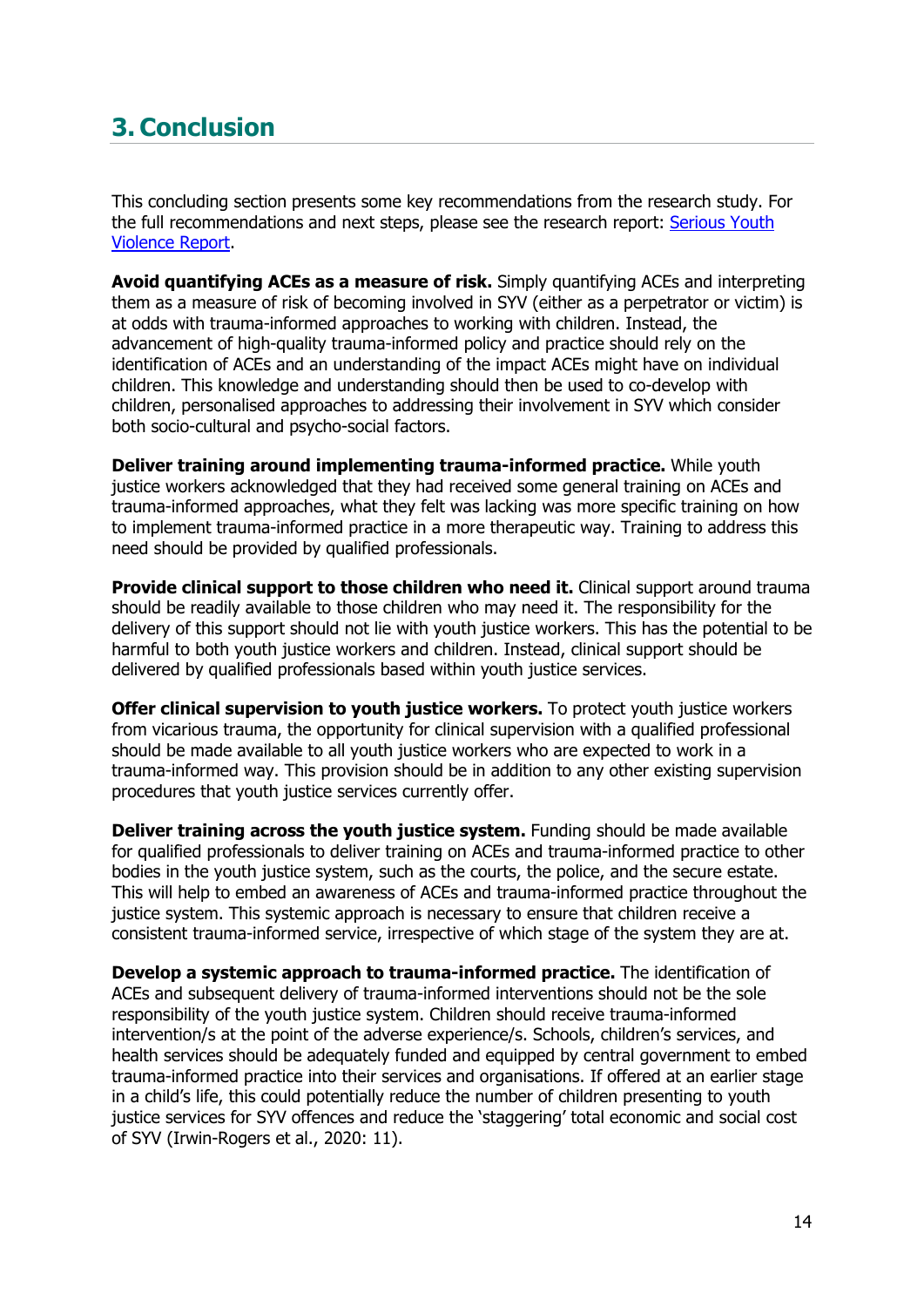### <span id="page-14-0"></span>**References**

American Psychiatric Association (2013). Diagnostic and Statistical Manual of Mental Disorders (5th edition). Washington, DC: American Psychiatric Association.

Baglivio, M.T., Epps, N., Swart, K., Huq, M.S., Sheer, A. and Hardt, N.S. (2014). 'The prevalence of Adverse Childhood Experiences (ACE) in the lives of juvenile offenders', Journal of Juvenile Justice, 3(2), pp. 1-17.

Bailey, S. (1996). 'Psychiatric assessment of the violent child and adolescent: towards understanding and safe intervention', in Varma, V. (ed.) Violence in Children and Adolescents. London: Jessica Kingsley.

Batchelor, S. and McNeill, F. (2005). 'The Young Person-Worker Relationship', in Bateman, T. and Pitts, J. (eds.) The RHP Companion to Youth Justice. Lyme Regis: Russell House Publishing.

Bath, H.I. (2008). 'Calming together: The pathway to self-control', Reclaiming Children and Youth, 16(4), pp. 44-46.

Bauer, J.J. and McAdams, D.P. (2004). 'Personal growth in adults' stories of life transitions', Journal of Personality, 72, pp. 573-602.

Baumeister, R.F. and Leary, M.R. (1995). 'The need to belong: desire for interpersonal attachments as a fundamental human motivation', *Psychological bulletin*, 117(3), pp. 497-529.

Boswell, G. (1996). Young and Dangerous: The Backgrounds and Careers of Section 53 Offenders. Aldershot: Ashgate.

Brennan, I.R. and Moore, S.C. (2009). 'Weapons and violence: A review of theory and research', Aggression and Violent Behavior, 14(3), pp. 215-225.

Burnett, R. (2004). 'One-to-one ways of promoting desistance: in search of an evidence base', in Burnett, R. and Roberts, C. (eds.) What Works in Probation and Youth Justice: developing evidence-based practice. Cullompton: Willan.

Case, S.P. and Haines, K.R. (2015). 'Children first, offenders second positive promotion: re-framing the prevention debate', Youth Justice, 15(3), pp. 226-239.

Centers for Disease Control and Prevention (n.d.) Adverse Childhood Experiences (ACEs). Available at:<https://www.cdc.gov/violenceprevention/aces/> (Accessed: 11 October 2021)

Cordis Bright (2017). Evaluation of the Enhanced Case Management approach. Social Research Number 16/2007. Welsh Government: Cardiff.

Dent-Brown, K. and Wang, M. (2006). 'The mechanism of story-making: A Grounded Theory study of the 6-Part Story Method', The Arts in Psychotherapy, 33, pp. 316-330.

Dierkhising, C., Ko, S., Woods-Jaeger, B., Briggs, E., Lee, R. and Pynoos, R. (2013). 'Trauma histories among justice-involved youth: findings from the National Child Traumatic Stress Network', European Journal of Psychotraumatology, 4(1), 20274.

Duke, N., Pettingell, S., McMorris, B. and Borowsky, I. (2010). 'Adolescent Violence Perpetration: Associations With Multiple Types of Adverse Childhood Experiences', Pediatrics, 125, p. 778.

Dwivedi, K.N. (1997). The therapeutic use of story. London: Routledge.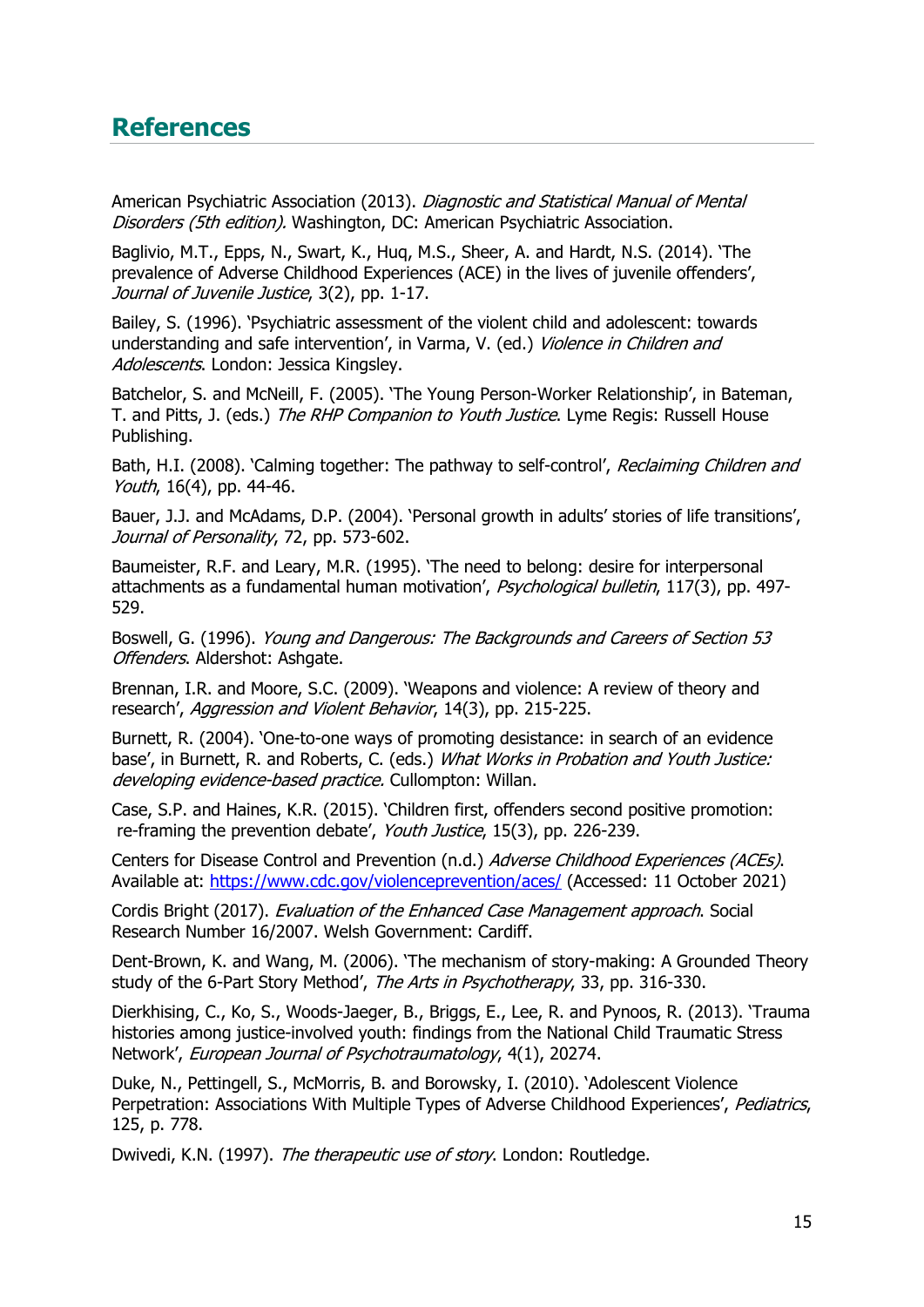Felitti, V.J., Anda, R.F., Nordenberg, D., Williamson, D.F., Spitz, A.M., Edwards, V. and Marks, J.S. (1998). 'Relationship of childhood abuse and household dysfunction to many of the leading causes of death in adults: The Adverse Childhood Experiences (ACE) Study', American Journal of Preventative Medicine, 14(4), pp. 245-258.

Fox, B., Perez, N., Cass, E., Baglivio, M. and Epps, N. (2014). 'Trauma changes everything: Examining the relationship between adverse childhood experiences and serious, violent and chronic juvenile offenders', Child Abuse & Neglect, 46, pp. 163-173.

Fox, C.L., Gadd, D. and Sim, J. (2015) 'Development of the Attitudes to Domestic Violence questionnaire for children and adolescents', Journal of Interpersonal Violence, 30(14), pp. 2506-2525.

Gilligan, J. (2003). 'Shame, Guilt and Violence', Social Research, 70(4), pp. 1149-1180.

Glendinning, F., Rodriguez, G.R., Newbury, A. and Wilmott, R. (2021) Adverse childhood experience (ACE) and trauma-informed approaches in youth justice services in Wales: An evaluation of the implementation of the enhanced case management (ECM) project. Bangor University.

GMCVO (2020). Greater Manchester Poverty Monitor 2020. Available at: <https://www.gmcvo.org.uk/news/greater-manchester-poverty-monitor-2020>

Goff, A., Rose, E., Rose, S. and Purves, D. (2007). 'Does PTSD occur in sentenced prison populations? A systematic literature review', Criminal Behaviour and Mental Health, 17, pp. 152-62.

Gray, P. (2015). '"I Hate Talking About It": Identifying and Supporting Traumatised Young People in Custody', The Howard Journal, 54(5), pp. 434-450.

Haines, K. and Case, S. (2015). Positive Youth Justice: Children First, Offenders Second. London: Policy Press.

Home Office (2018). Serious Violence Strategy. London, UK: HM Government.

Irwin-Rogers, K., Muthoo, A. and Billingham, L. (2020). Youth Violence Commission Final Report. Youth Violence Commission.

Jacobson, J., Bhardwa, B., Gyateng, T., Hunter, G. and Hough, M. (2010). Punishing Disadvantage: A Profile of Children in Custody. London: Prison Reform Trust.

Liddle, M., Boswell, G., Wright, S. and Francis, V. (2016). Trauma and young offenders: A review of the research and practice literature. London: Beyond Youth Custody.

McCartan, K.F. (2020). Trauma-informed practice, HM Inspectorate of Probation Academic Insights 2020/05. Manchester: HM Inspectorate of Probation.

Ministry of Justice and Youth Justice Board (2019). Standards for children in the youth justice system 2019. London: YJB.

Perry, B.D. and Szalavitz, M. (2007). The boy who was raised as a dog: What traumatized children can teach us about loss, love and healing. New York: Basic Books.

Riggs, D. and Palasinski, M. (2011). 'Tackling knife violence. Young men view things differently', British Medical Journal, 342, d2903.

Skuse, T. and Matthew, J. (2015). 'The Trauma Recovery Model: Sequencing Youth Justice Interventions For Young People With Complex Needs', Prison Service Journal, 220, pp. 16-25.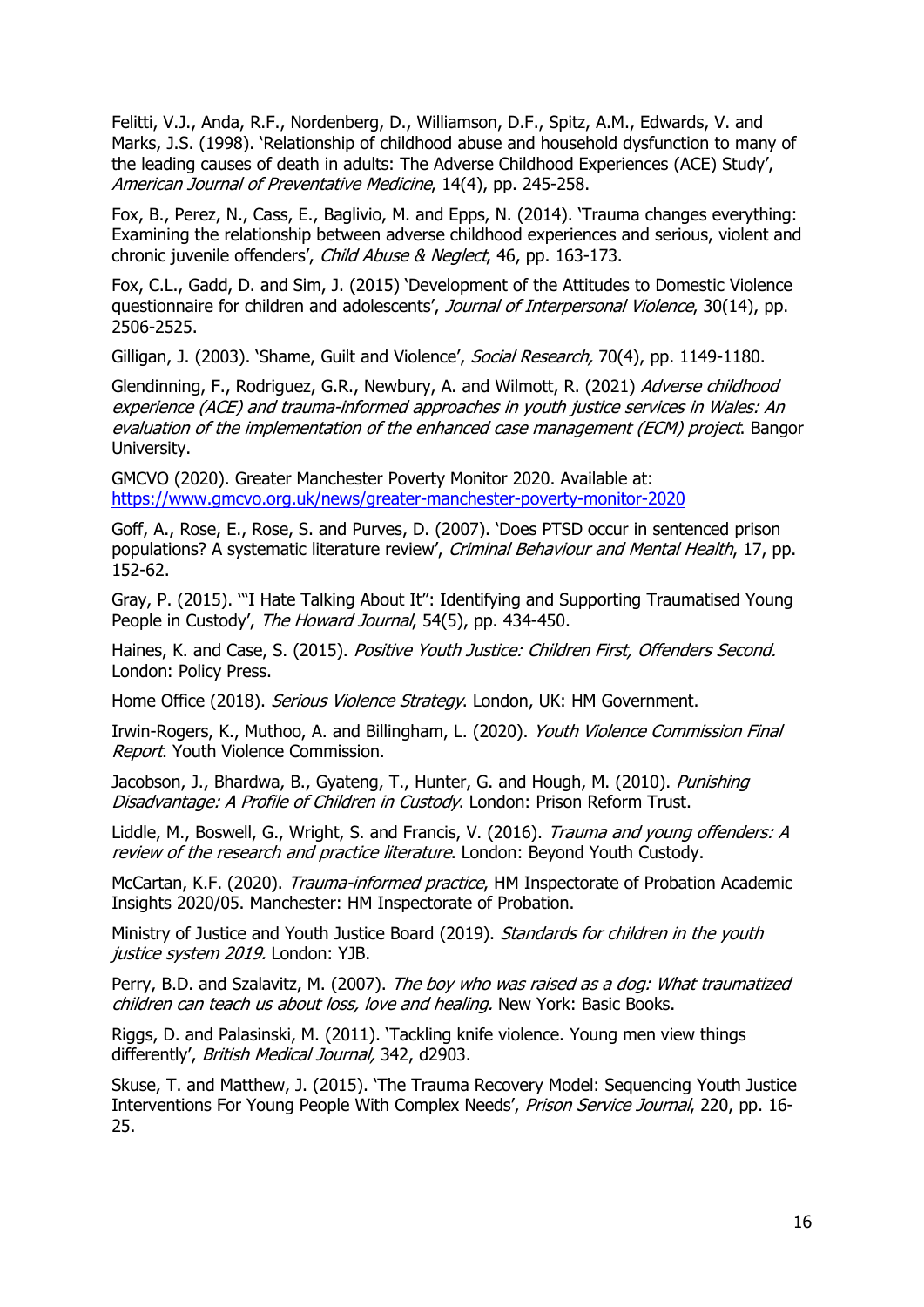Smithson H., Gray, P. and Jones, A. (2020). '"They really should start listening to you": The benefits and challenges of co-producing a participatory framework of youth justice practice', Youth Justice. [https://doi.org/10.1177/1473225420941598](https://doi.org/10.1177%2F1473225420941598)

Smithson H. and Jones, A. (2021). 'Co-creating youth justice practice with young people: Tackling power dynamics and enabling transformative action', Children & Society. <https://doi.org/10.1111/chso.12441>

Teicher, M.H. (2002). 'Scars that won't heal: The neurobiology of child abuse', Scientific American, 286(3), pp. 68-85.

Thomas, H.E. (1995). 'Experiencing a Shame Response as a Precursor to Violence', *Bulletin* American Academy Psychiatry Law, 23(4), 587-593.

Traynor, P. (2016). Closing the 'security gap': Young people, 'street life' and knife crime. PhD Thesis, School of Law, University of Leeds, Leeds.

Walsh, D., McCartney, G., Smith, M. and Armour, G. (2019). 'Relationship between childhood socioeconomic position and adverse childhood experiences (ACEs): a systematic review', Journal of Epidemiology and Community Health, 73, pp. 1087-1093.

Weaver, C.M., Borkowski, J.G. and Whitman, T.L. (2008). 'Violence breeds violence: Childhood exposure and adolescent conduct problems', Journal of community psychology, 36(1), pp. 96-112.

Welfare, H. and Hollin, C. (2012). 'Involvement in extreme violence and violence-related trauma: a review with relevance to young people in custody', Legal and Criminological Psychology, 17, pp. 89-104.

Wright, S., Liddle, M. and Goodfellow, P. (2016). *Young Offenders and Trauma: Experience* and Impact. A Practitioner's Guide. London: Nacro.

Youth Justice Board (2016). Participation Strategy: Giving young people a voice in youth justice. London: YJB.